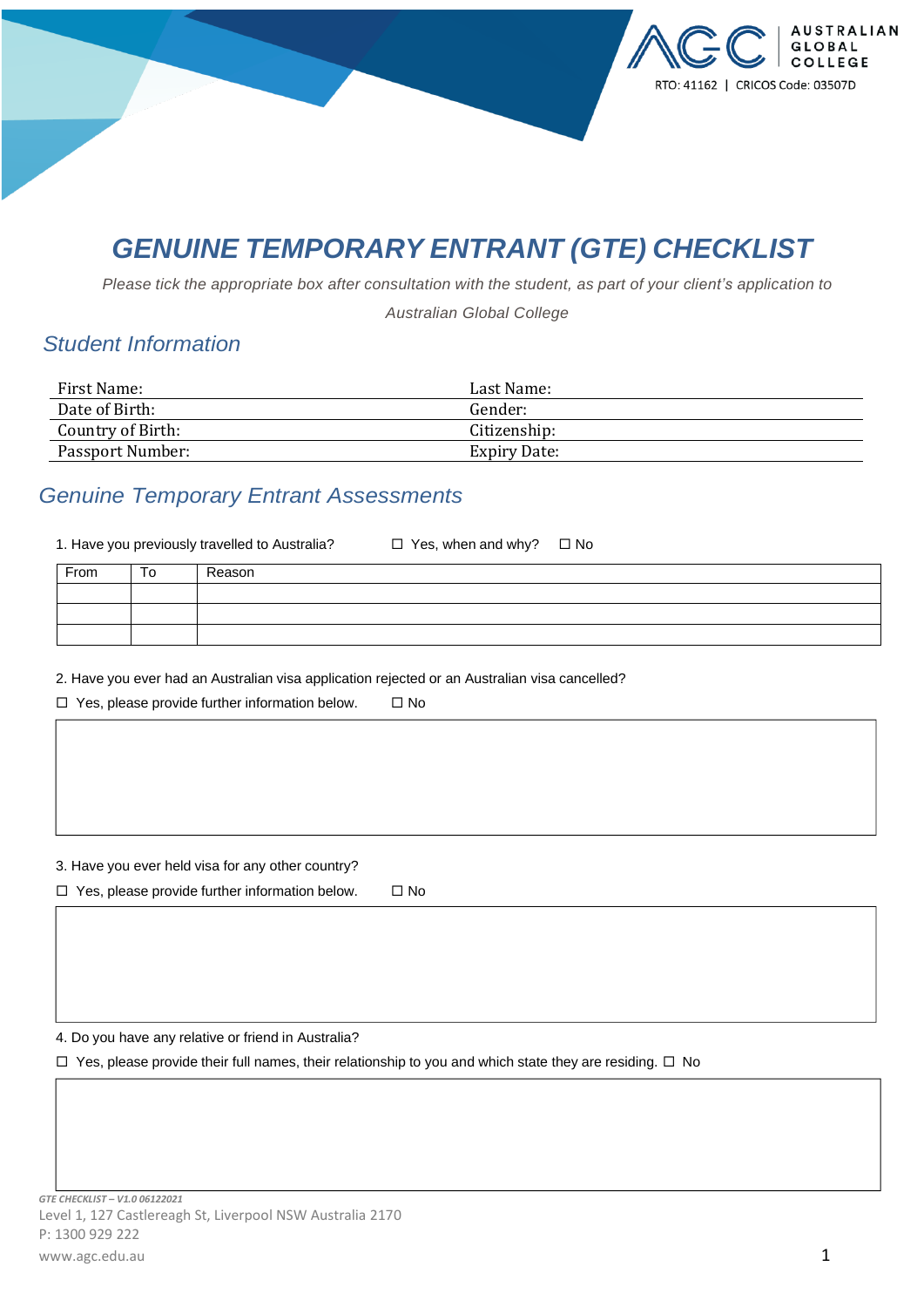

| 6. What is your relationship status?                                                            |                |                                 |                      |                          |
|-------------------------------------------------------------------------------------------------|----------------|---------------------------------|----------------------|--------------------------|
| $\Box$ Have never married or in de facto relationship                                           | $\Box$ Married | $\Box$ In de facto relationship |                      | $\Box$ Separated/Divorce |
| 6.1 if applicable, is your spouse/ partner coming with you as a dependent on your student visa? |                |                                 | $\Box$ Yes $\Box$ No |                          |
| 6.2 Have your spouse/ partner had previously applied a visa to Australia?                       |                |                                 |                      |                          |
| $\Box$ Yes, please provide his/her details and visa details                                     | $\Box$ No      |                                 |                      |                          |
|                                                                                                 |                |                                 |                      |                          |

7. How many children do you have? <br>
Will they accompany you to Australia? 
□ Yes □ No

8. What do you expect your cost will be for the total duration of your study and stay in Australia? Please include the cost for dependents, if applicable.

| <b>Self</b>           | <b>Dependants</b>     |  |
|-----------------------|-----------------------|--|
| Tuition Fee   \$AU    |                       |  |
| Living Expenses  \$AU | Living Expenses  \$AU |  |
| Travel   \$AU         | Travel   \$AU         |  |
|                       |                       |  |

9. How you will pay your tuition fee, living and travel expenses?

Please provide evidence of funds (eq. Bank statements for the past 3 months, loan documents, financial quarantee from sponsors, etc)

#### 10. Have you in the past or currently applied for admission to other Australian education providers?

 $\Box$  Yes, please provide further information  $\Box$  No

**AUSTRALIAN** OBAL **COLLEGE** 

RTO: 41162 | CRICOS Code: 03507D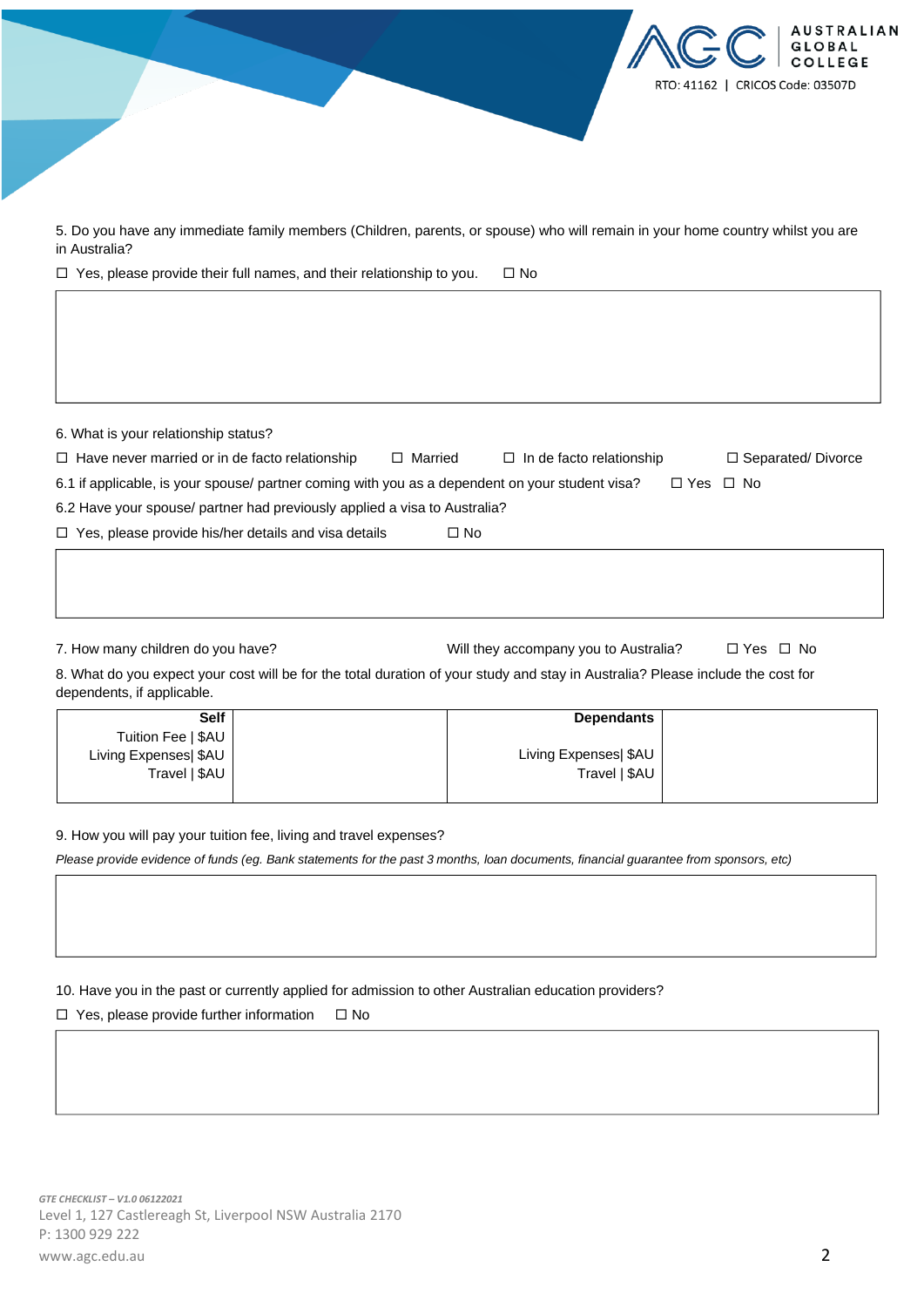

11. Have you studied in Australia before?

 $\Box$  Yes, please provide details of education provider, program name(s) and dates of study.  $\Box$  No

12. Why do you wish to study in Australia rather than in your home country?

13. Why have you chosen to study at Australian Global College and your nominated university (if applicable)?

14. Please describe the research you undertook into your study options in other countries, or at other Australian education providers?

15. Why have you chosen to study this program/s?

16. Why have you chosen to change your area of study?

*Only answer this question if you are changing your area of study from previous studies/work experience.*

*GTE CHECKLIST – V1.0 06122021* Level 1, 127 Castlereagh St, Liverpool NSW Australia 2170 P: 1300 929 222 www.agc.edu.au 3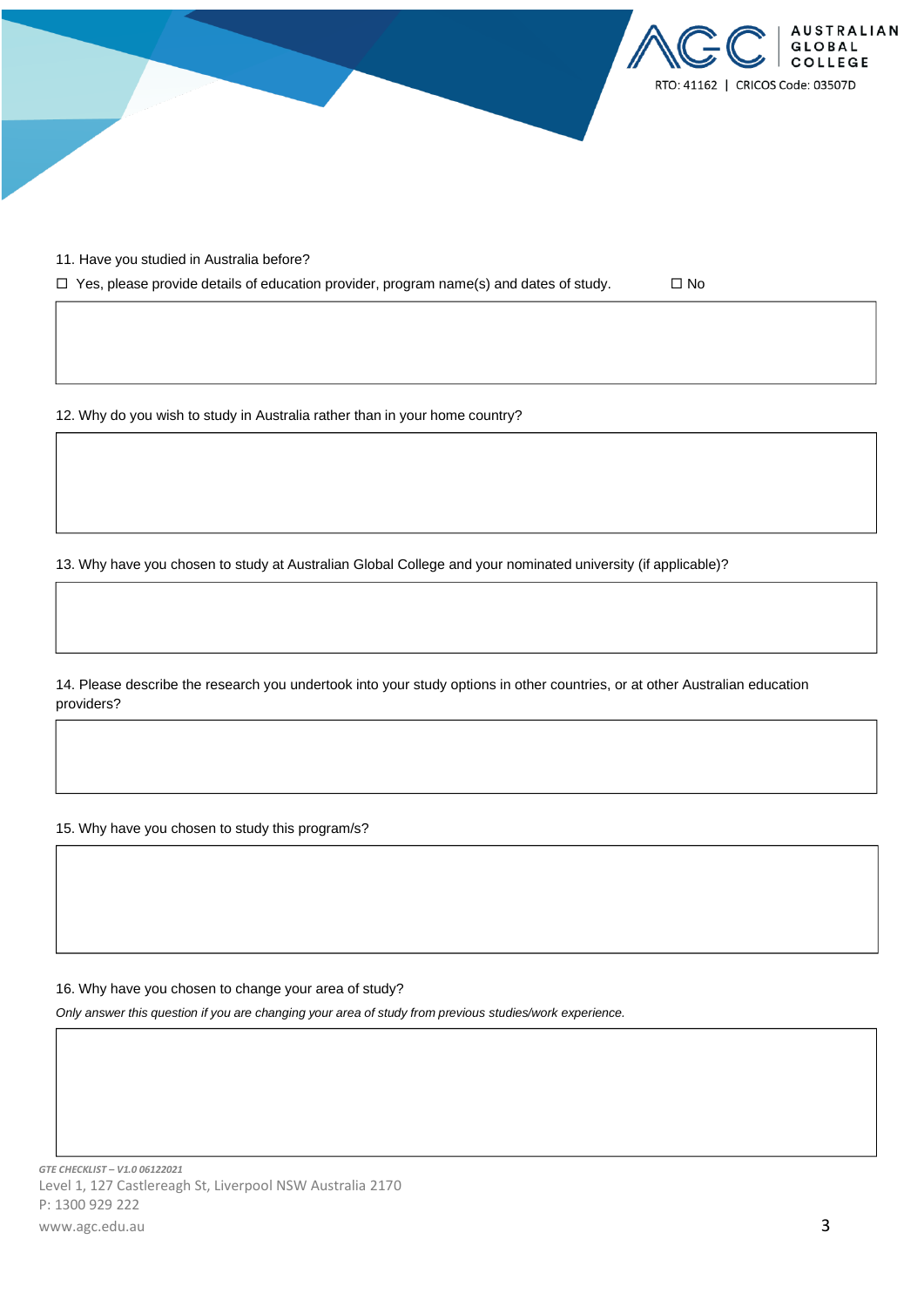

17. What are the key aspects of this program/s that are of interest to you?

18. Is there a gap between the time you finished your previous studies and when you wish to recommence your studies with AGC?  $\Box$  Yes, please explain the reasons for your gap in studies.  $\Box$  No

If yes, clarify

19. What are your future plans and aspirations and how will studying this program/s help you achieve these?

20. Please describe your job prospects and salary expectations in your home country after you complete this program(s). What positions or roles within the industry do you anticipate applying for?

21. Is there any additional information you would like to tell us?

*GTE CHECKLIST – V1.0 06122021* Level 1, 127 Castlereagh St, Liverpool NSW Australia 2170 P: 1300 929 222 www.agc.edu.au **4**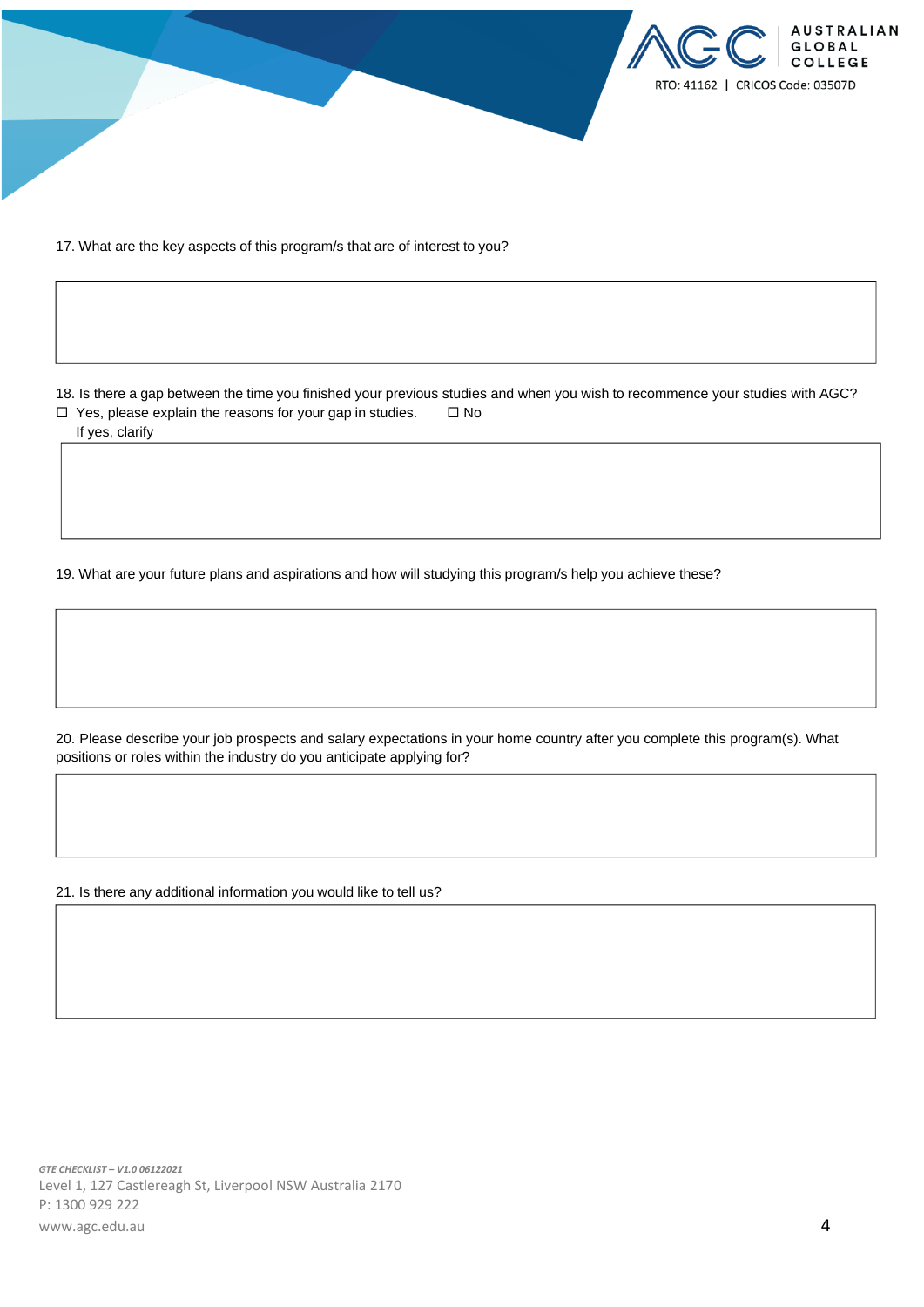### *Student Declaration*

I declare that all information I have provided in this form is accurate and complete and that Australian Global College may refuse my application or cancel my enrolment if any information is found to be incorrect, false or misleading. I understand that by completing this form, I am giving written consent to Australian Global College to independently verify the information supplied by me in this formand request further documents as required. I declare that I have a genuine intention to undertake the study pathway for which I have applied.

| Student's Signature: | <b>Print Name:</b> | Date: |
|----------------------|--------------------|-------|
|----------------------|--------------------|-------|

If student is under the age of 18, parent(s) or guardian must sign.

| Parent's Signature: | <b>Print Name:</b> | Date: |
|---------------------|--------------------|-------|
|---------------------|--------------------|-------|

Please forward completed application and certified true copies of documents to: [info@agc.edu.au](mailto:info@agc.edu.au)

Please attach a Statement of Purpose outlining the reasons for undertaking your intended course/s at Australian Global College. The Statement of Purpose is to be identical to the statement you intend to lodge with your visa application with the Department of Home Affairs. The Statement of Purpose needs to cover the following points:

- $\Box$ your reasons for choosing to undertake the course of study specified in your application;
- $\Box$ your reasons for choosing Australian Global College and Proposed University Program;
- $\Box$ your reasons for choosing to study in Australia rather than in your home country;
- the relevance of your intended course/s to your academic and/or employment background;  $\Box$
- $\Box$ and the relevance of the course/s to your future career/educational plans

### *Agent Declaration*

| Agent Name: | Agent's Signature: | Date: |
|-------------|--------------------|-------|
|             | <b>Print Name:</b> |       |

USTRALIAN **GLOBAL** 

RTO: 41162 | CRICOS Code: 03507D